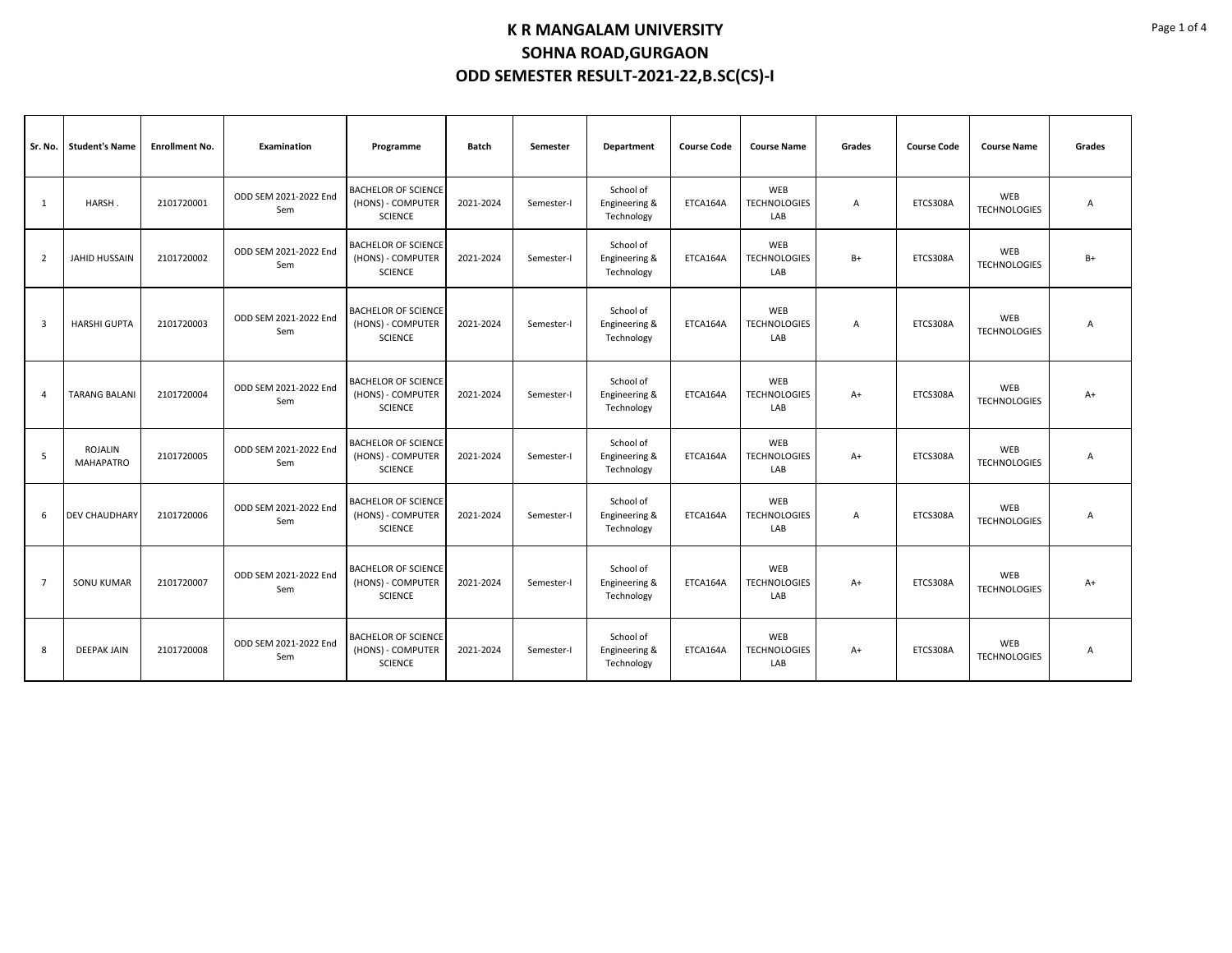| Sr. No.        | <b>Student's Name</b>       | <b>Enrollment No.</b> | <b>Examination</b>           | Programme                                                         | Batch     | Semester   | Department                               | <b>Course Code</b> | <b>Course Name</b> | Grades   | <b>Course Code</b> | <b>Course Name</b>   | Grades |
|----------------|-----------------------------|-----------------------|------------------------------|-------------------------------------------------------------------|-----------|------------|------------------------------------------|--------------------|--------------------|----------|--------------------|----------------------|--------|
| 1              | HARSH.                      | 2101720001            | ODD SEM 2021-2022 End<br>Sem | <b>BACHELOR OF SCIENCE</b><br>(HONS) - COMPUTER<br><b>SCIENCE</b> | 2021-2024 | Semester-I | School of<br>Engineering &<br>Technology | BSPH103A           | <b>MECHANICS</b>   | P        | BSPH153A           | <b>MECHANICS LAB</b> | $B+$   |
| $\overline{2}$ | <b>JAHID HUSSAIN</b>        | 2101720002            | ODD SEM 2021-2022 End<br>Sem | <b>BACHELOR OF SCIENCE</b><br>(HONS) - COMPUTER<br><b>SCIENCE</b> | 2021-2024 | Semester-I | School of<br>Engineering &<br>Technology | BSPH103A           | <b>MECHANICS</b>   | P        | BSPH153A           | <b>MECHANICS LAB</b> | P      |
| 3              | <b>HARSHI GUPTA</b>         | 2101720003            | ODD SEM 2021-2022 End<br>Sem | <b>BACHELOR OF SCIENCE</b><br>(HONS) - COMPUTER<br><b>SCIENCE</b> | 2021-2024 | Semester-I | School of<br>Engineering &<br>Technology | BSPH103A           | <b>MECHANICS</b>   | $B+$     | BSPH153A           | <b>MECHANICS LAB</b> | B      |
| $\Delta$       | <b>TARANG BALANI</b>        | 2101720004            | ODD SEM 2021-2022 End<br>Sem | <b>BACHELOR OF SCIENCE</b><br>(HONS) - COMPUTER<br><b>SCIENCE</b> | 2021-2024 | Semester-I | School of<br>Engineering &<br>Technology | BSPH103A           | <b>MECHANICS</b>   | $\Omega$ | BSPH153A           | <b>MECHANICS LAB</b> | А      |
| 5              | ROJALIN<br><b>MAHAPATRO</b> | 2101720005            | ODD SEM 2021-2022 End<br>Sem | <b>BACHELOR OF SCIENCE</b><br>(HONS) - COMPUTER<br><b>SCIENCE</b> | 2021-2024 | Semester-I | School of<br>Engineering &<br>Technology | BSPH103A           | <b>MECHANICS</b>   | $A+$     | BSPH153A           | <b>MECHANICS LAB</b> | B      |
| 6              | DEV CHAUDHARY               | 2101720006            | ODD SEM 2021-2022 End<br>Sem | <b>BACHELOR OF SCIENCE</b><br>(HONS) - COMPUTER<br><b>SCIENCE</b> | 2021-2024 | Semester-I | School of<br>Engineering &<br>Technology | BSPH103A           | <b>MECHANICS</b>   | $A+$     | BSPH153A           | <b>MECHANICS LAB</b> | $B+$   |
| $\overline{7}$ | <b>SONU KUMAR</b>           | 2101720007            | ODD SEM 2021-2022 End<br>Sem | <b>BACHELOR OF SCIENCE</b><br>(HONS) - COMPUTER<br><b>SCIENCE</b> | 2021-2024 | Semester-I | School of<br>Engineering &<br>Technology | BSPH103A           | <b>MECHANICS</b>   | $B+$     | BSPH153A           | <b>MECHANICS LAB</b> | $B+$   |
| 8              | <b>DEEPAK JAIN</b>          | 2101720008            | ODD SEM 2021-2022 End<br>Sem | <b>BACHELOR OF SCIENCE</b><br>(HONS) - COMPUTER<br><b>SCIENCE</b> | 2021-2024 | Semester-I | School of<br>Engineering &<br>Technology | BSPH103A           | <b>MECHANICS</b>   | $B+$     | BSPH153A           | <b>MECHANICS LAB</b> | $B+$   |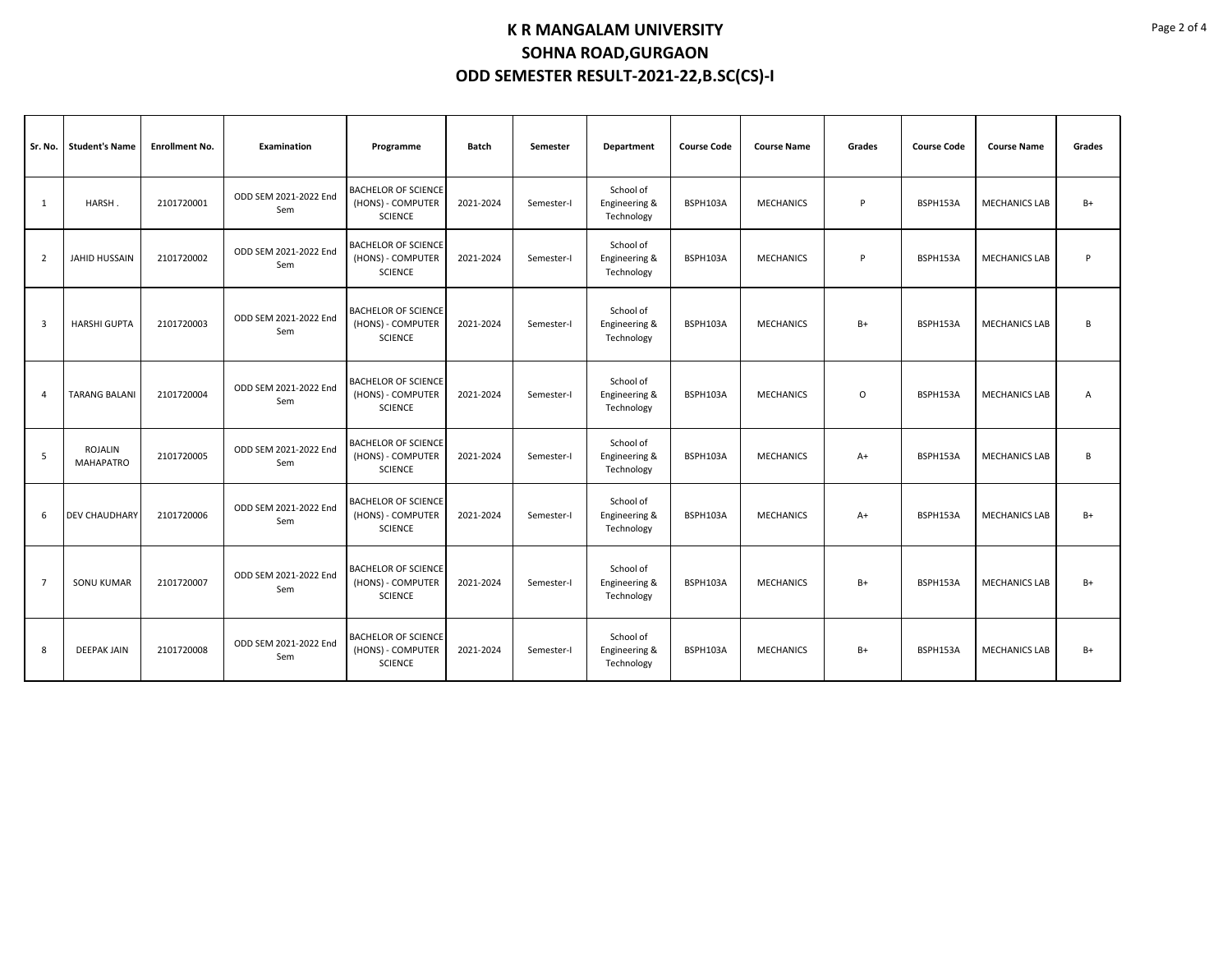| Sr. No.        | <b>Student's Name</b>       | <b>Enrollment No.</b> | <b>Examination</b>           | Programme                                                         | Batch     | Semester   | Department                               | <b>Course Code</b> | <b>Course Name</b>            | Grades | <b>Course Code</b> | <b>Course Name</b>              | Grades       |
|----------------|-----------------------------|-----------------------|------------------------------|-------------------------------------------------------------------|-----------|------------|------------------------------------------|--------------------|-------------------------------|--------|--------------------|---------------------------------|--------------|
| 1              | HARSH.                      | 2101720001            | ODD SEM 2021-2022 End<br>Sem | <b>BACHELOR OF SCIENCE</b><br>(HONS) - COMPUTER<br><b>SCIENCE</b> | 2021-2024 | Semester-I | School of<br>Engineering &<br>Technology | UCDM301A           | <b>DISASTER</b><br>MANAGEMENT | В      | UCCS155A           | COMMUNICA<br><b>TION SKILLS</b> | P            |
| $\overline{2}$ | <b>JAHID HUSSAIN</b>        | 2101720002            | ODD SEM 2021-2022 End<br>Sem | <b>BACHELOR OF SCIENCE</b><br>(HONS) - COMPUTER<br><b>SCIENCE</b> | 2021-2024 | Semester-I | School of<br>Engineering &<br>Technology | UCDM301A           | <b>DISASTER</b><br>MANAGEMENT | $B+$   | UCCS155A           | COMMUNICA<br><b>TION SKILLS</b> | P            |
| 3              | <b>HARSHI GUPTA</b>         | 2101720003            | ODD SEM 2021-2022 End<br>Sem | <b>BACHELOR OF SCIENCE</b><br>(HONS) - COMPUTER<br><b>SCIENCE</b> | 2021-2024 | Semester-I | School of<br>Engineering &<br>Technology | UCDM301A           | <b>DISASTER</b><br>MANAGEMENT | А      | UCCS155A           | COMMUNICA<br><b>TION SKILLS</b> | B            |
| $\overline{A}$ | <b>TARANG BALANI</b>        | 2101720004            | ODD SEM 2021-2022 End<br>Sem | <b>BACHELOR OF SCIENCE</b><br>(HONS) - COMPUTER<br><b>SCIENCE</b> | 2021-2024 | Semester-I | School of<br>Engineering &<br>Technology | UCDM301A           | <b>DISASTER</b><br>MANAGEMENT | А      | UCCS155A           | COMMUNICA<br><b>TION SKILLS</b> | P            |
| 5              | ROJALIN<br><b>MAHAPATRO</b> | 2101720005            | ODD SEM 2021-2022 End<br>Sem | <b>BACHELOR OF SCIENCE</b><br>(HONS) - COMPUTER<br><b>SCIENCE</b> | 2021-2024 | Semester-I | School of<br>Engineering &<br>Technology | UCDM301A           | <b>DISASTER</b><br>MANAGEMENT | $B+$   | UCCS155A           | COMMUNICA<br><b>TION SKILLS</b> | $\mathsf{C}$ |
| -6             | <b>DEV CHAUDHARY</b>        | 2101720006            | ODD SEM 2021-2022 End<br>Sem | <b>BACHELOR OF SCIENCE</b><br>(HONS) - COMPUTER<br><b>SCIENCE</b> | 2021-2024 | Semester-I | School of<br>Engineering &<br>Technology | UCDM301A           | <b>DISASTER</b><br>MANAGEMENT | $B+$   | UCCS155A           | COMMUNICA<br><b>TION SKILLS</b> | Α            |
| $\overline{7}$ | <b>SONU KUMAR</b>           | 2101720007            | ODD SEM 2021-2022 End<br>Sem | <b>BACHELOR OF SCIENCE</b><br>(HONS) - COMPUTER<br><b>SCIENCE</b> | 2021-2024 | Semester-I | School of<br>Engineering &<br>Technology | UCDM301A           | <b>DISASTER</b><br>MANAGEMENT | $B+$   | UCCS155A           | COMMUNICA<br><b>TION SKILLS</b> | $B+$         |
| 8              | <b>DEEPAK JAIN</b>          | 2101720008            | ODD SEM 2021-2022 End<br>Sem | <b>BACHELOR OF SCIENCE</b><br>(HONS) - COMPUTER<br>SCIENCE        | 2021-2024 | Semester-I | School of<br>Engineering &<br>Technology | UCDM301A           | <b>DISASTER</b><br>MANAGEMENT | $B+$   | UCCS155A           | COMMUNICA<br><b>TION SKILLS</b> | P            |